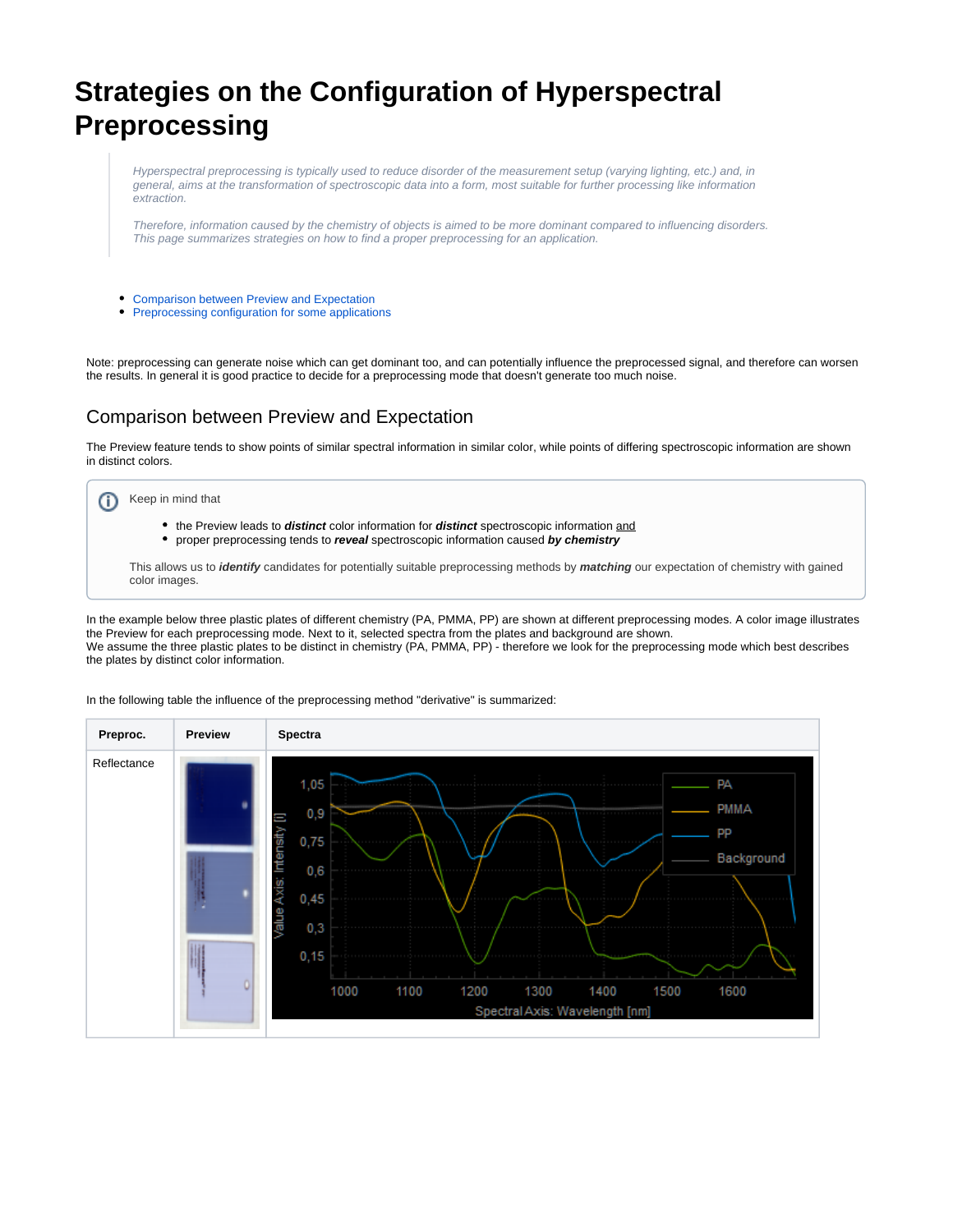

The left part of the table above shows reflectance data and data obtained by applying derivation to the data. Please note: By applying the derivation to spectra, constant factors like offset is rejected. Higher order derivation tends to have noisy spectra.

- Investigating reflectance data: The color impression reaches from bluish to bluish-gray. Therefore the plates are shown in different color but not with distinct color.
- Investigating data of 1st derivative: the upper plate is distinct (brownish) to the other plates.
- Investigating data of 2nd derivative: all plates are distinct in color. The image data shows some noise.

The 2nd derivation differentiates the chemistry best by different colors, but also shows some noise in the images.

- When good image quality is needed, the preprocessing "1st derivation" might be the best choice for further processing,
- when some degradation of image quality is tolerable, the preprocessing "2nd derivation" might be the best choice since the Preview shows the best connection to our expectations (plates are chemically different).

In the following table the influence of the preprocessing method "normalization" and "derivative" is summarized:

| Preproc. | <b>Preview</b> | <b>Spectra</b> |
|----------|----------------|----------------|
|----------|----------------|----------------|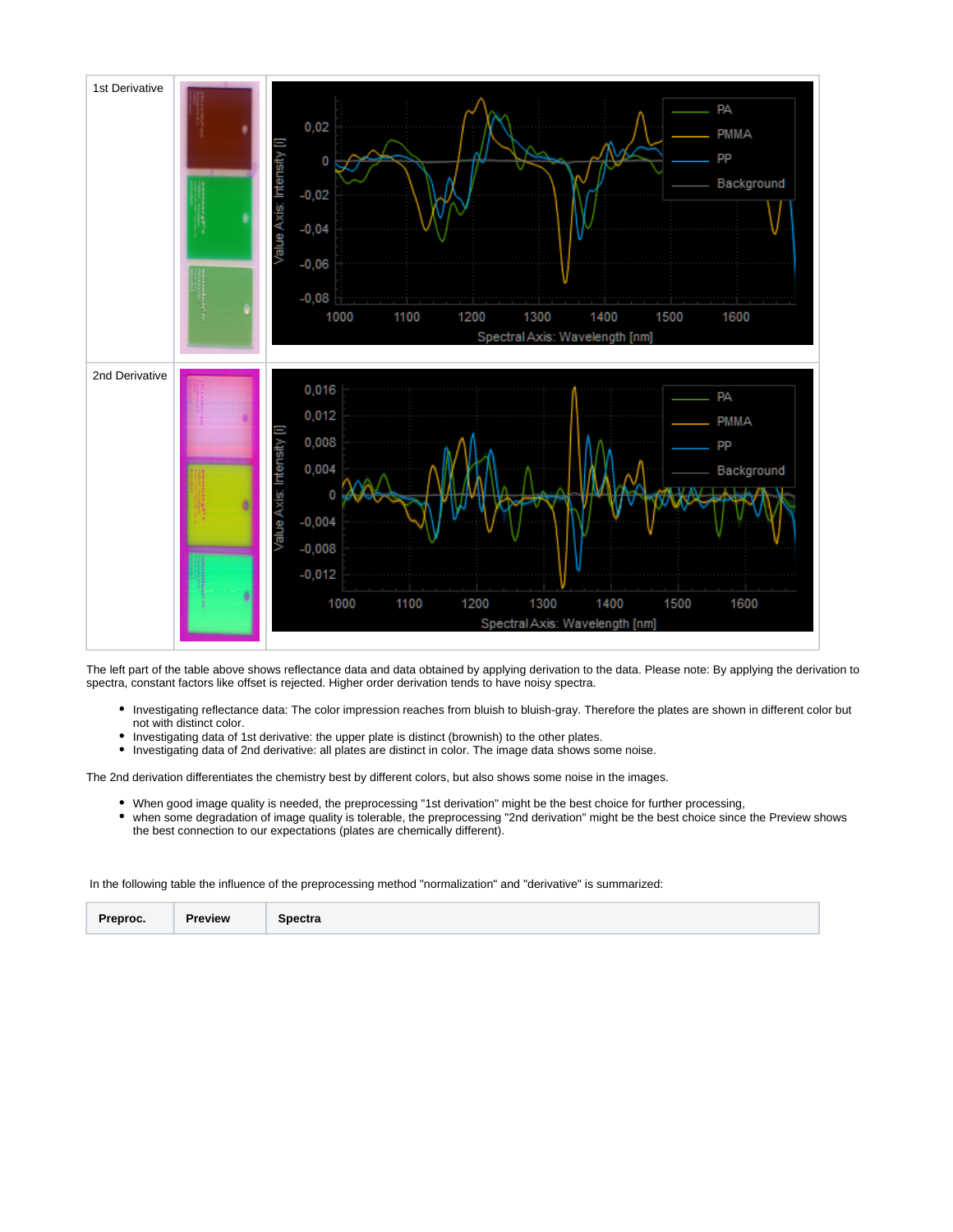

The table above summarizes the same data as before but additionally normalization was applied. Please note: By applying normalization to the data the absolute values get lost - each spectra is in the same value range. Background pixels in the scene tend to cause noisy output information because normalization is done without respect of object or background.

The color impression gained is more or less comparable to those of the data without normalization. Except:

- Object edges can get "blurred" and background pixels can tend to show similar spectroscopic information as the objects next to them. These effects are typically caused by disorders of the optical system (lens, spectrograph, etc.). Dependent on the optical system used, this disorder can be large or negligible small in value.
- Variations of the absolute value get lost therefore, the print on the plastic plates gets more or less lost when normalization is applied. The color tone of the chemically absolutely homogeneous plates is more regular when normalization is applied.